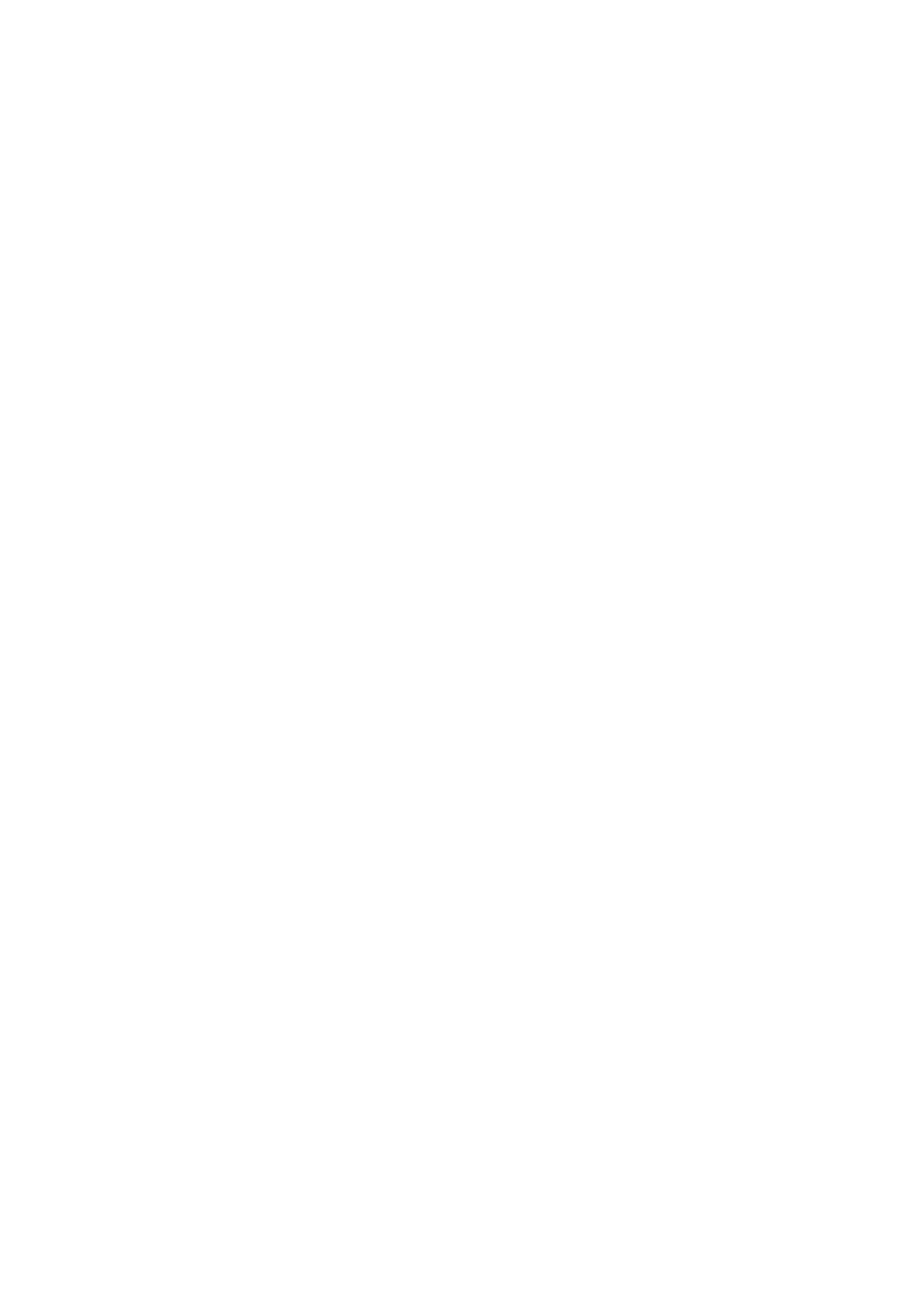#### Western Australia

# **Petroleum (Submerged Lands) (Pipelines) Regulations 2022**

## **Contents**

# **Part 1 — Preliminary**

| 1.<br>2.<br>3. | Citation<br>Commencement<br>Application of these regulations | 1<br>1<br>1    |
|----------------|--------------------------------------------------------------|----------------|
|                | Part 2 – Consent to construct and<br>operate pipelines       |                |
|                | Division 1 — Consent to construct                            |                |
| 4.             | Consent to construct pipeline                                | 2              |
| 5.             | Application for consent to construct                         | $\overline{2}$ |
| 6.             | Deciding application for consent to construct                | $\overline{2}$ |
| 7.             | Notice of route followed by pipeline                         | $\overline{3}$ |
|                | Division 2 — Consent to operate                              |                |
| 8.             | Consent to operate pipeline                                  | 3              |
| 9.             | Application for consent to operate                           | $\overline{4}$ |
| 10.            | Deciding application for consent to operate                  | 4              |
|                | Part 3 — Miscellaneous                                       |                |
| 11.            | Contact details must be kept up to date                      | 5              |
| 12.            | Minister may decline to consider application in              |                |
|                | absence of certain information                               | 5              |

As at 31 Mar 2022 Version 00-b0-00 Page i Published on www.legislation.wa.gov.au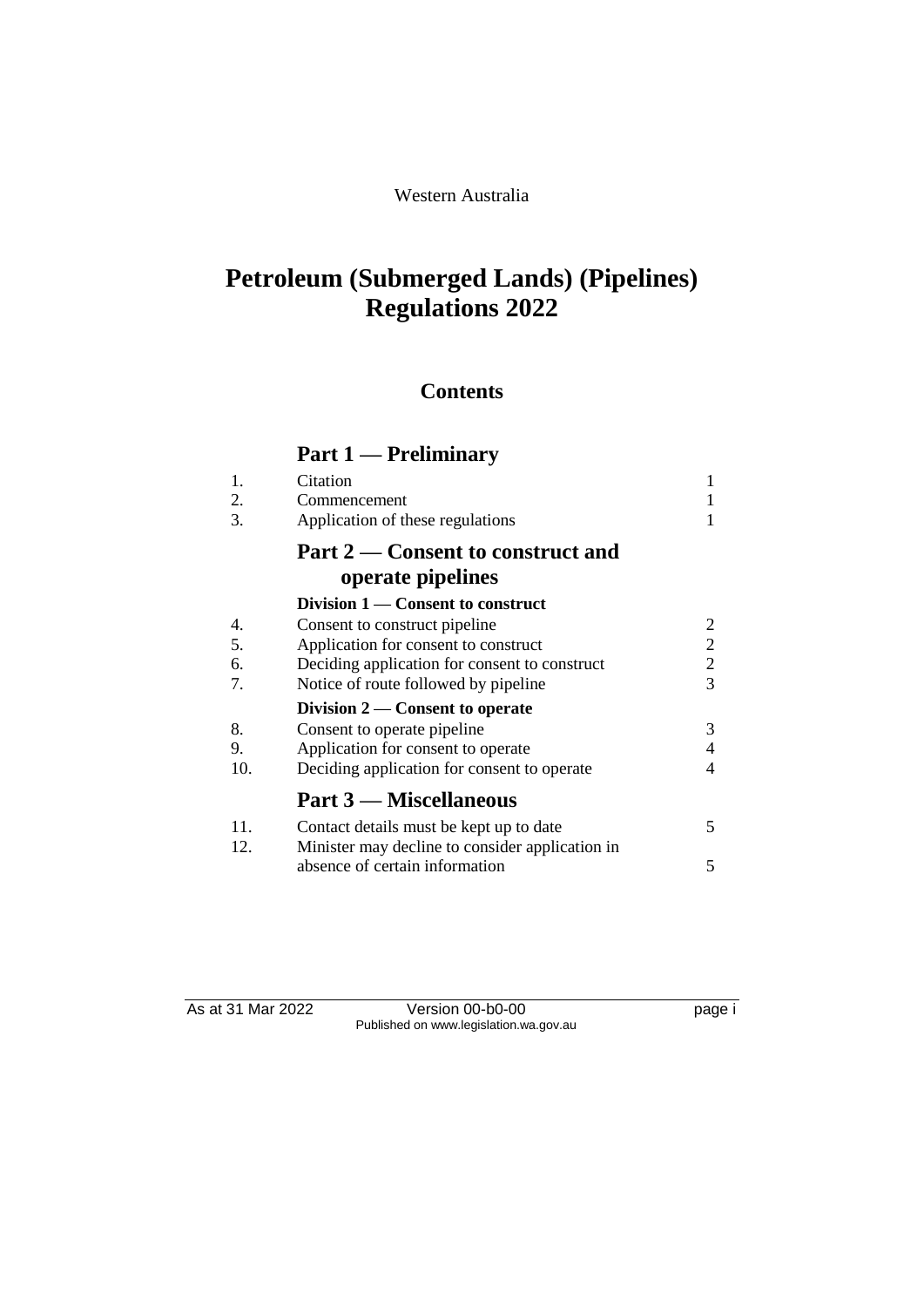|     | Part 4 – Transitional provisions for<br><b>Work Health and Safety Act 2020</b> |   |
|-----|--------------------------------------------------------------------------------|---|
|     | Division $1$ — Preliminary                                                     |   |
| 13. | Term used: commencement day                                                    | 6 |
|     | Division $2$ — Consent to construct pipeline                                   |   |
| 14. | Consent to construct pipeline in force before                                  |   |
|     | commencement day                                                               | 6 |
| 15. | Application for consent to construct lodged before                             |   |
|     | commencement day                                                               | 6 |
|     | Division $3$ — Consent to operate pipeline                                     |   |
| 16. | Consent to operate pipeline in force before                                    |   |
|     | commencement day                                                               | 7 |
| 17. | Application for consent to operate lodged before                               |   |
|     | commencement day                                                               | 7 |
|     | <b>Notes</b>                                                                   |   |
|     | Compilation table                                                              | 8 |
|     | <b>Defined terms</b>                                                           |   |

page ii Version 00-b0-00 As at 31 Mar 2022 Published on www.legislation.wa.gov.au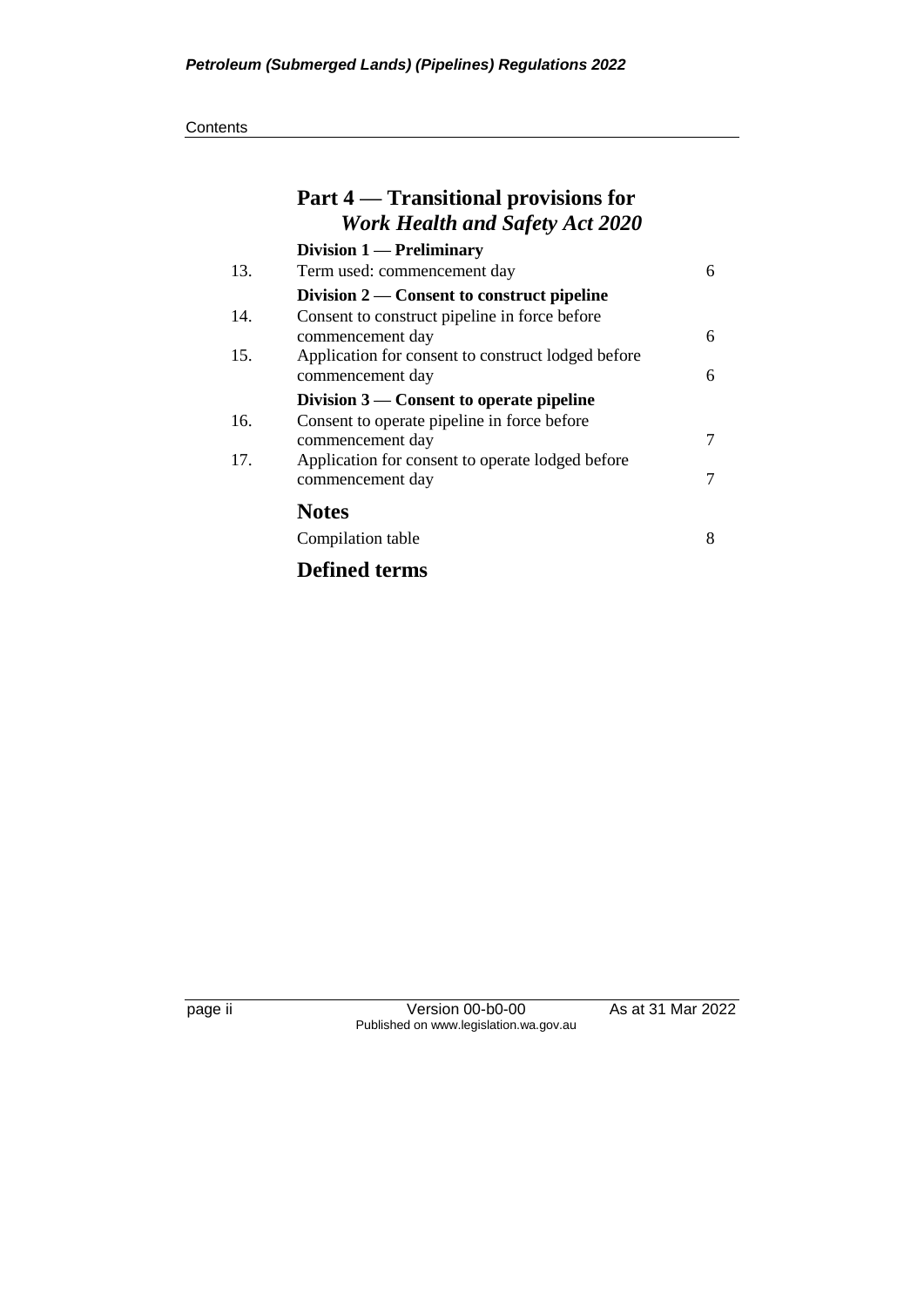Petroleum (Submerged Lands) Act 1982

# **Petroleum (Submerged Lands) (Pipelines) Regulations 2022**

## **Part 1 — Preliminary**

#### **1. Citation**

These regulations are the *Petroleum (Submerged Lands) (Pipelines) Regulations 2022*.

### **2. Commencement**

These regulations come into operation as follows —

- (a) Part  $1$  on the day on which these regulations are published in the *Gazette*;
- (b) the rest of the regulations on the day on which the *Work Health and Safety Act 2020* Part 15 comes into operation.

### **3. Application of these regulations**

These regulations apply to a pipeline —

- (a) that is subject to a pipeline licence; or
- (b) that
	- (i) is under construction, or is proposed to be constructed or operated; and
	- (ii) when constructed or operating, will be a pipeline subject to a pipeline licence.

As at 31 Mar 2022 Version 00-b0-00 page 1 Published on www.legislation.wa.gov.au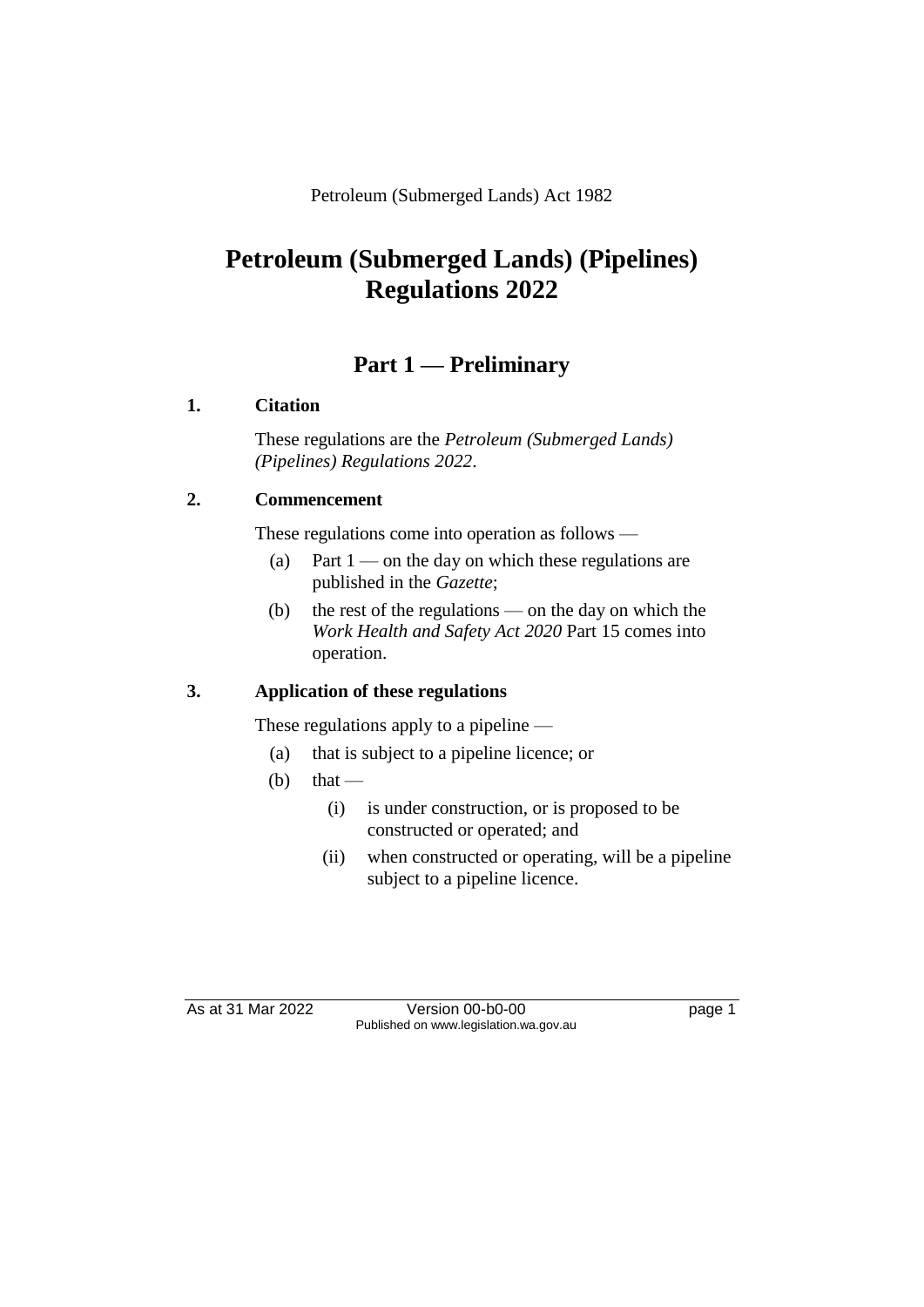| <b>Petroleum (Submerged Lands) (Pipelines) Regulations 2022</b> |                                            |  |  |
|-----------------------------------------------------------------|--------------------------------------------|--|--|
| Part 2                                                          | Consent to construct and operate pipelines |  |  |
| <b>Division 1</b>                                               | Consent to construct                       |  |  |
| r. 4                                                            |                                            |  |  |

## **Part 2 — Consent to construct and operate pipelines**

#### **Division 1 — Consent to construct**

#### **4. Consent to construct pipeline**

A person must not, in the adjacent area, engage in an activity relating to the construction of a pipeline unless —

- (a) the Minister has granted a consent to construct the pipeline; and
- (b) the consent provides for the activity.

Penalty: a fine of \$5 500.

#### **5. Application for consent to construct**

- (1) An application for a consent to construct a pipeline must be lodged in writing with the Minister.
- (2) An application may relate to all or some of the activities relating to the construction of the pipeline.
- (3) The application must include
	- (a) the name of the applicant; and
	- (b) an address of the applicant; and
	- (c) an email address for the applicant.
- (4) The application must be accompanied by other relevant information that the Minister may require on reasonable grounds.

#### **6. Deciding application for consent to construct**

(1) Within 28 days after an application for a consent to construct a pipeline is lodged, the Minister must decide whether to grant the consent.

page 2 Version 00-b0-00 As at 31 Mar 2022 Published on www.legislation.wa.gov.au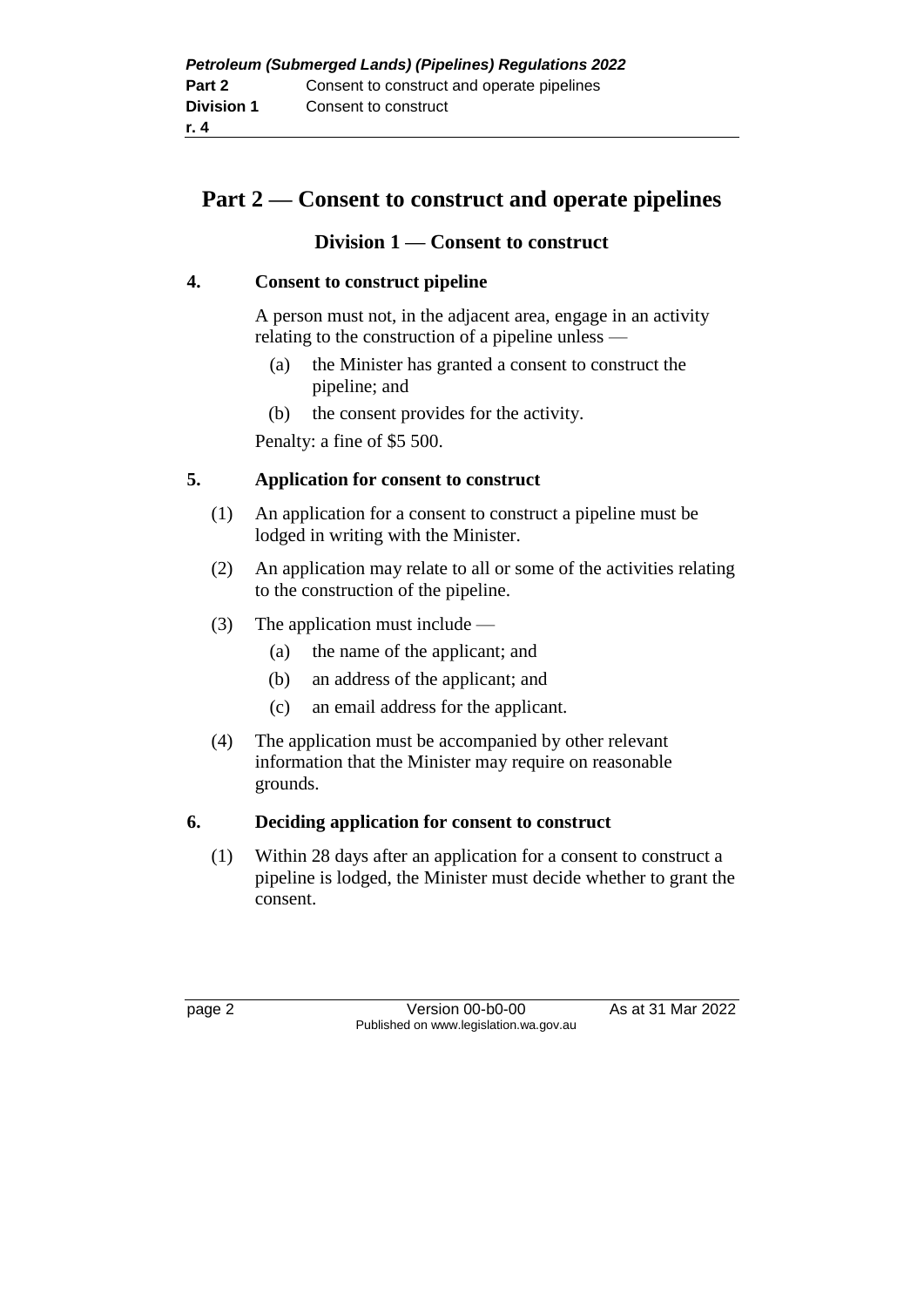- (2) A failure by the Minister to comply with subregulation (1) in relation to an application does not of itself invalidate a decision by the Minister to grant or to refuse to grant the consent.
- (3) The Minister may grant a consent to construct in relation to all or some of the activities relating to the construction of the pipeline.
- (4) If the Minister decides to grant the consent, the Minister must, as soon as practicable, give the applicant the consent in writing.
- (5) If the Minister decides not to grant the consent in relation to all or some of the activities relating to the construction of the pipeline, the Minister must, as soon as practicable, give the applicant, in writing —
	- (a) advice that the consent has not been granted for those activities; and
	- (b) a statement of the reasons for the decision.

### **7. Notice of route followed by pipeline**

As soon as practicable after the construction of a pipeline is completed, but in any case within 3 months after a consent to operate is granted for the pipeline, the pipeline licensee must —

- (a) inform the Minister, in writing, of the exact route followed by the pipeline; and
- (b) inform the Australian Hydrographic Office, in writing, of the exact route followed by the pipeline.

Penalty: a fine of \$4 400.

### **Division 2 — Consent to operate**

### **8. Consent to operate pipeline**

A pipeline licensee must not operate a pipeline unless the Minister has granted a consent to operate the pipeline. Penalty: a fine of \$5 500.

As at 31 Mar 2022 Version 00-b0-00 page 3 Published on www.legislation.wa.gov.au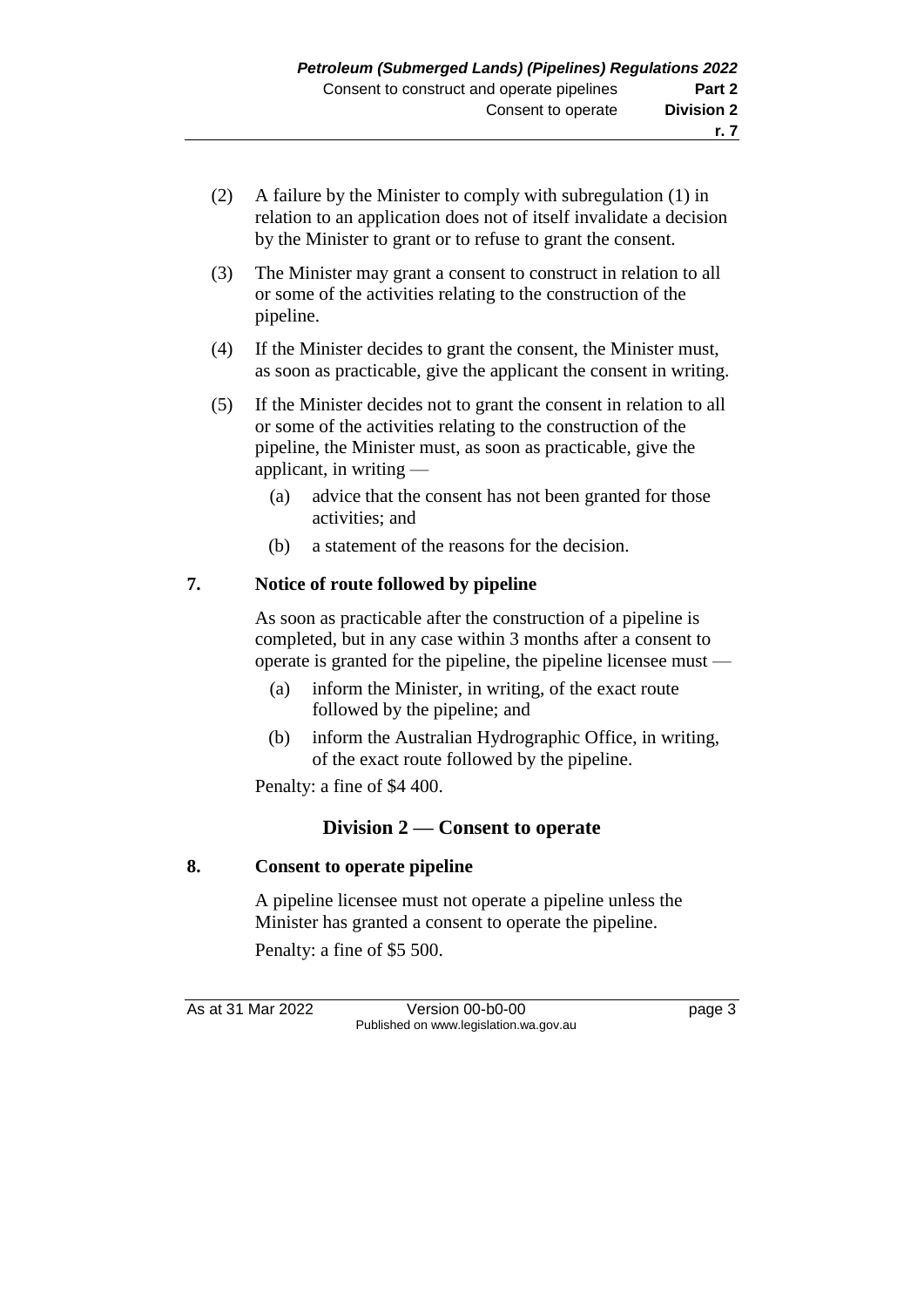#### **9. Application for consent to operate**

- (1) An application for a consent to operate a pipeline must be lodged in writing with the Minister.
- (2) The application must include
	- (a) the name of the applicant; and
	- (b) an address of the applicant; and
	- (c) an email address for the applicant.
- (3) The application must be accompanied by
	- (a) information showing that the pipeline licensee is maintaining insurance in compliance with section 97A of the Act; and
	- (b) other relevant information that the Minister may require on reasonable grounds.

#### **10. Deciding application for consent to operate**

- (1) Within 7 days after an application for a consent to operate a pipeline is lodged, the Minister must decide whether to grant the consent.
- (2) A failure by the Minister to comply with subregulation (1) in relation to an application does not of itself invalidate a decision by the Minister to grant or to refuse to grant the consent.
- (3) The Minister must grant the consent if there are reasonable grounds for believing that the pipeline licensee is maintaining insurance in accordance with section 97A of the Act.
- (4) If the Minister decides to grant the consent, the Minister must, as soon as practicable, give the applicant the consent in writing.
- (5) If the Minister decides not to grant the consent, the Minister must, as soon as practicable, give the applicant, in writing —
	- (a) advice that the consent has not been granted; and
	- (b) a statement of the reasons for the decision.

page 4 Version 00-b0-00 As at 31 Mar 2022 Published on www.legislation.wa.gov.au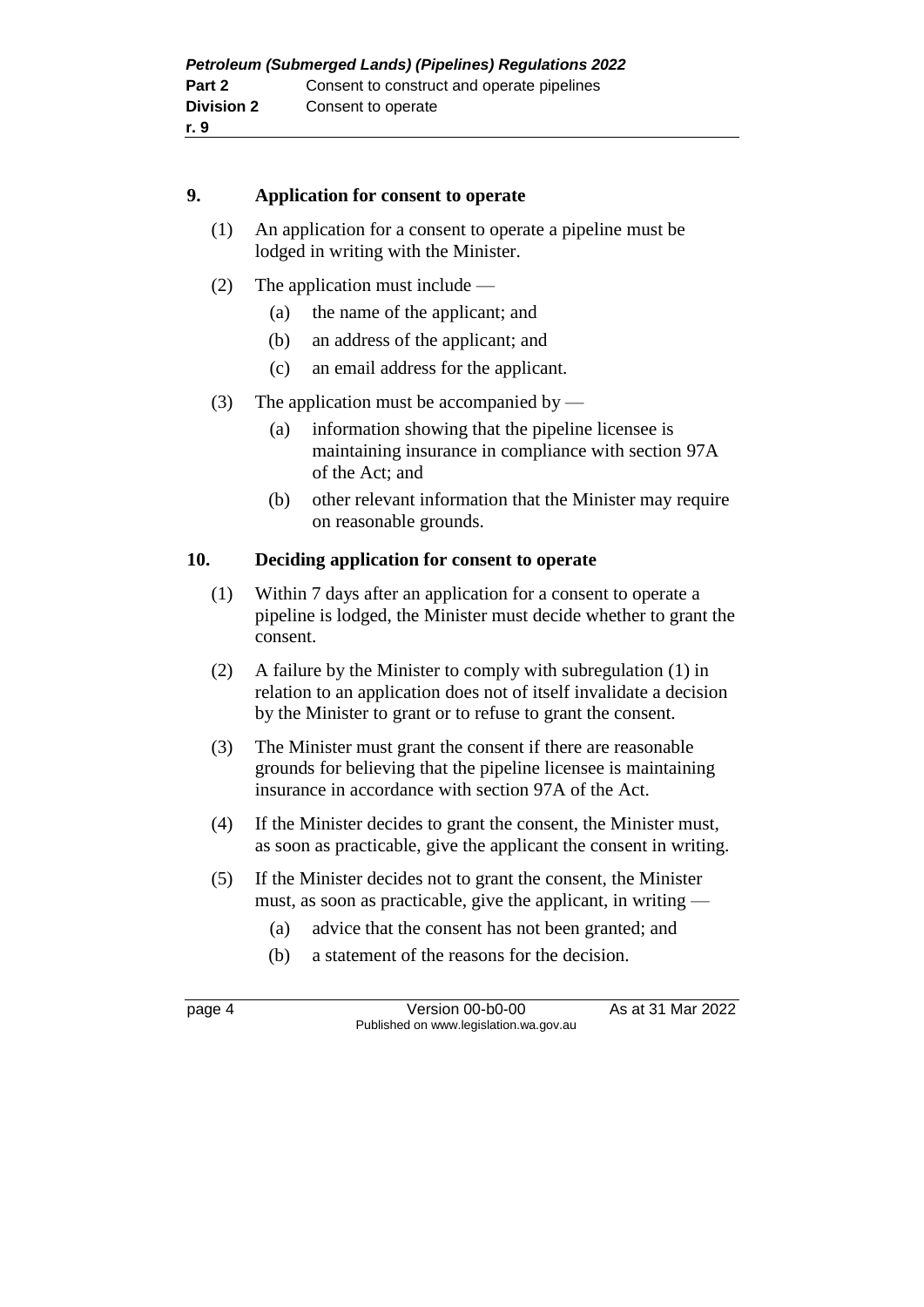# **Part 3 — Miscellaneous**

#### **11. Contact details must be kept up to date**

(1) A pipeline licensee who has applied under regulation 5(1) for a consent to construct a pipeline must ensure that the Minister has at all times the licensee's current address for communications on matters relating to the pipeline.

Penalty for this subregulation: a fine of \$3 300.

(2) It is a defence to a charge under subregulation (1) to prove that the pipeline licensee had a reasonable excuse.

#### **12. Minister may decline to consider application in absence of certain information**

- (1) The Minister may decline to consider any application made by a pipeline licensee under these regulations until the pipeline licensee complies with regulation 11(1) in respect of an application under regulation 5(1) relating to the pipeline.
- (2) The Minister may decline to consider an application under regulation 5(1) until the pipeline licensee provides the information mentioned in regulation 5(3) and (4) in relation to the application.
- (3) The Minister may decline to consider an application under regulation 9(1) until the pipeline licensee provides the information mentioned in regulation 9(2) and (3) in relation to the application.
- (4) Subregulations (2) and (3) do not apply if the information has been given in accordance with any other provision of the Act or an application under it or any other law.

As at 31 Mar 2022 Version 00-b0-00 page 5 Published on www.legislation.wa.gov.au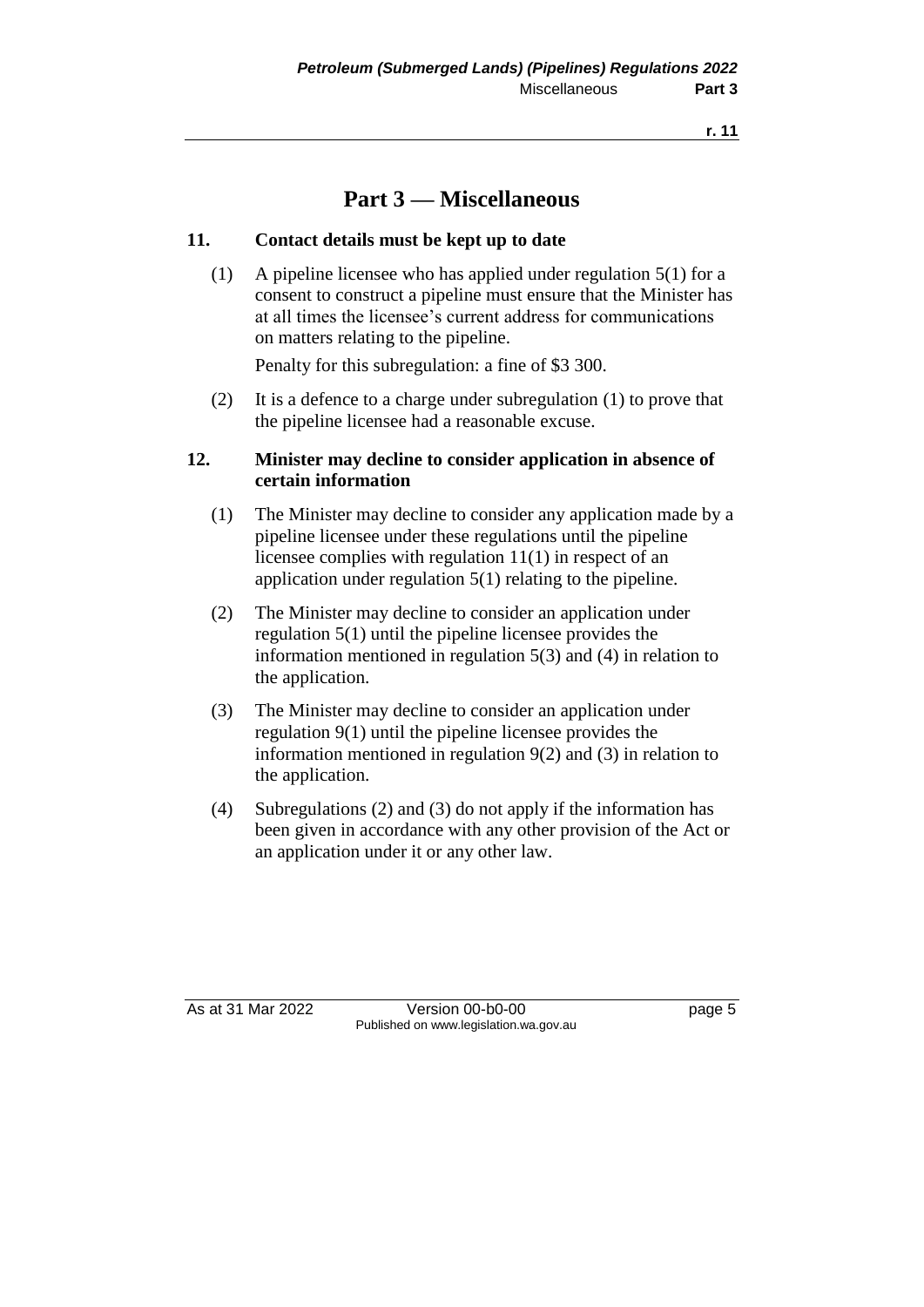# **Part 4 — Transitional provisions for** *Work Health and Safety Act 2020*

#### **Division 1 — Preliminary**

#### **13. Term used: commencement day**

In this Part —

*commencement day* means the day on which the *Work Health and Safety Act 2020* Part 15 comes into operation.

#### **Division 2 — Consent to construct pipeline**

#### **14. Consent to construct pipeline in force before commencement day**

A consent to construct a pipeline that was in force under the *Petroleum (Submerged Lands) (Pipelines) Regulations 2007* regulation 12(1) immediately before commencement day is, on and from commencement day, taken to be —

- (a) a consent to construct the pipeline under regulation  $6(1)$ ; and
- (b) in force on the same terms that applied immediately before commencement day.

#### **15. Application for consent to construct lodged before commencement day**

If an application for a consent to construct a pipeline was lodged with the Minister under the *Petroleum (Submerged Lands) (Pipelines) Regulations 2007* regulation 11(1) before commencement day but the application had not been decided before that day, the application is taken, on and from commencement day, to have been lodged under regulation 5(1).

page 6 Version 00-b0-00 As at 31 Mar 2022 Published on www.legislation.wa.gov.au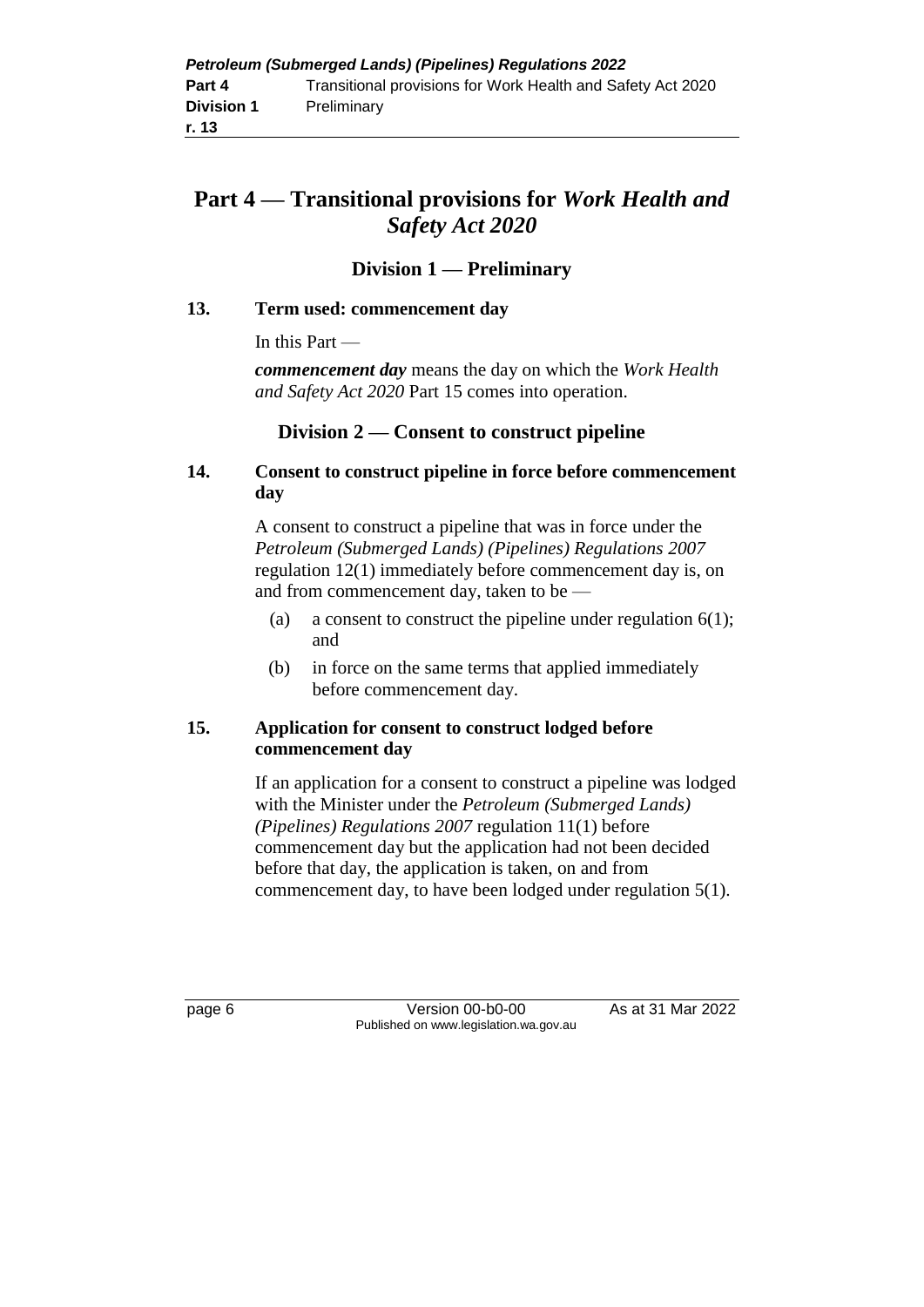### **Division 3 — Consent to operate pipeline**

#### **16. Consent to operate pipeline in force before commencement day**

A consent to operate a pipeline that was in force under the *Petroleum (Submerged Lands) (Pipelines) Regulations 2007* regulation 18(1) immediately before commencement day is, on and from commencement day, taken to be —

- (a) a consent to operate the pipeline under regulation  $10(1)$ ; and
- (b) in force on the same terms that applied immediately before commencement day.

#### **17. Application for consent to operate lodged before commencement day**

If an application for a consent to operate a pipeline was lodged with the Minister under the *Petroleum (Submerged Lands) (Pipelines) Regulations 2007* regulation 17(1) before commencement day but the application had not been decided before that day, the application is, on and from commencement day, taken to have been lodged under regulation 9(1).

As at 31 Mar 2022 Version 00-b0-00 page 7 Published on www.legislation.wa.gov.au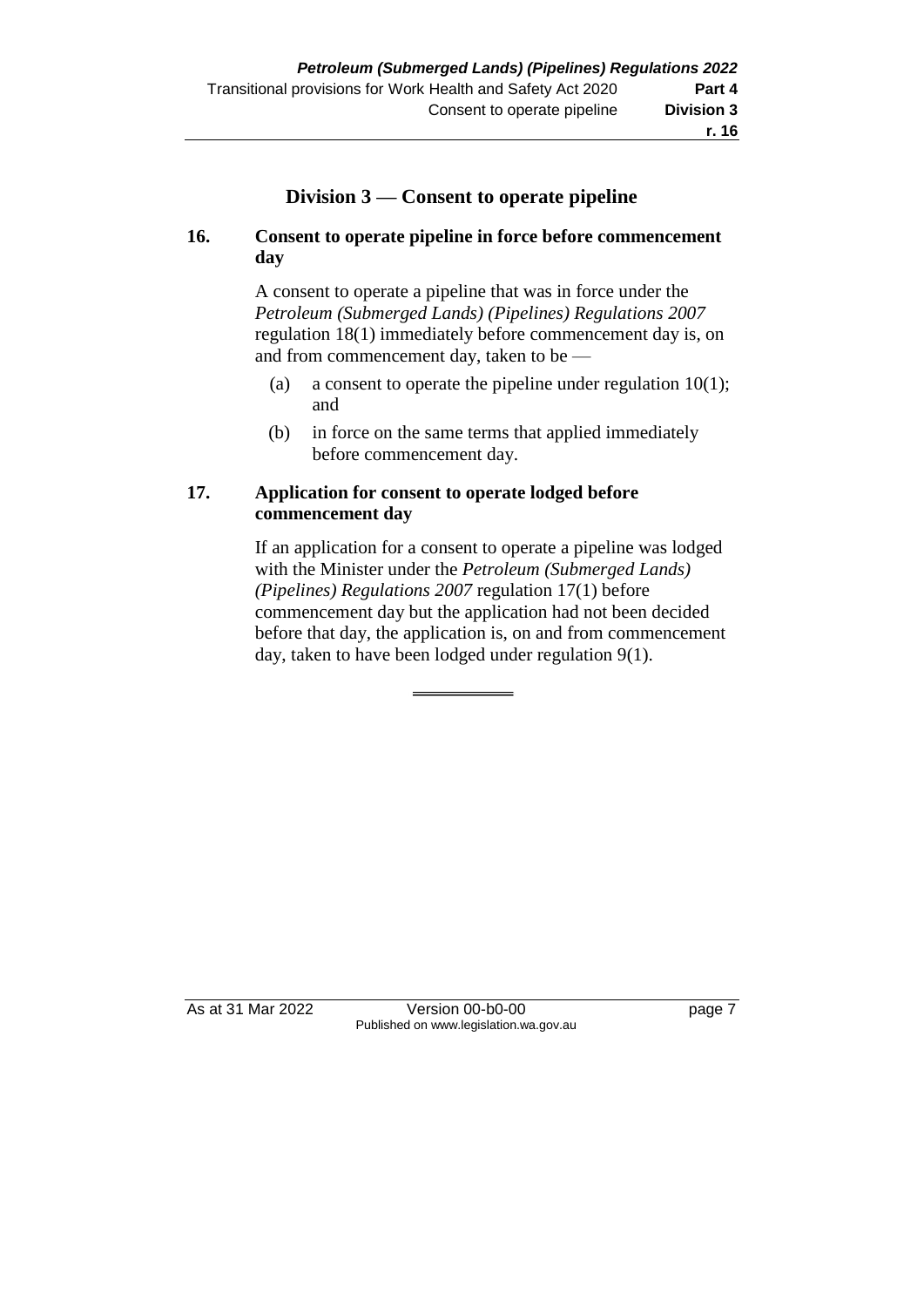# **Notes**

This is a compilation of the *Petroleum (Submerged Lands) (Pipelines) Regulations 2022*. For provisions that have come into operation see the compilation table.

**Compilation table**

| <b>Citation</b>                                             | Published                 | <b>Commencement</b>                                                                                                     |
|-------------------------------------------------------------|---------------------------|-------------------------------------------------------------------------------------------------------------------------|
| Petroleum (Submerged Lands)<br>(Pipelines) Regulations 2022 | SL 2022/28<br>11 Mar 2022 | Pt. 1: 11 Mar 2022 (see r. 2(a));<br>Regulations other than Pt. 1:<br>31 Mar 2022 (see r. 2(b) and<br>SL 2022/18 cl. 2) |

page 8 Version 00-b0-00 As at 31 Mar 2022 Published on www.legislation.wa.gov.au